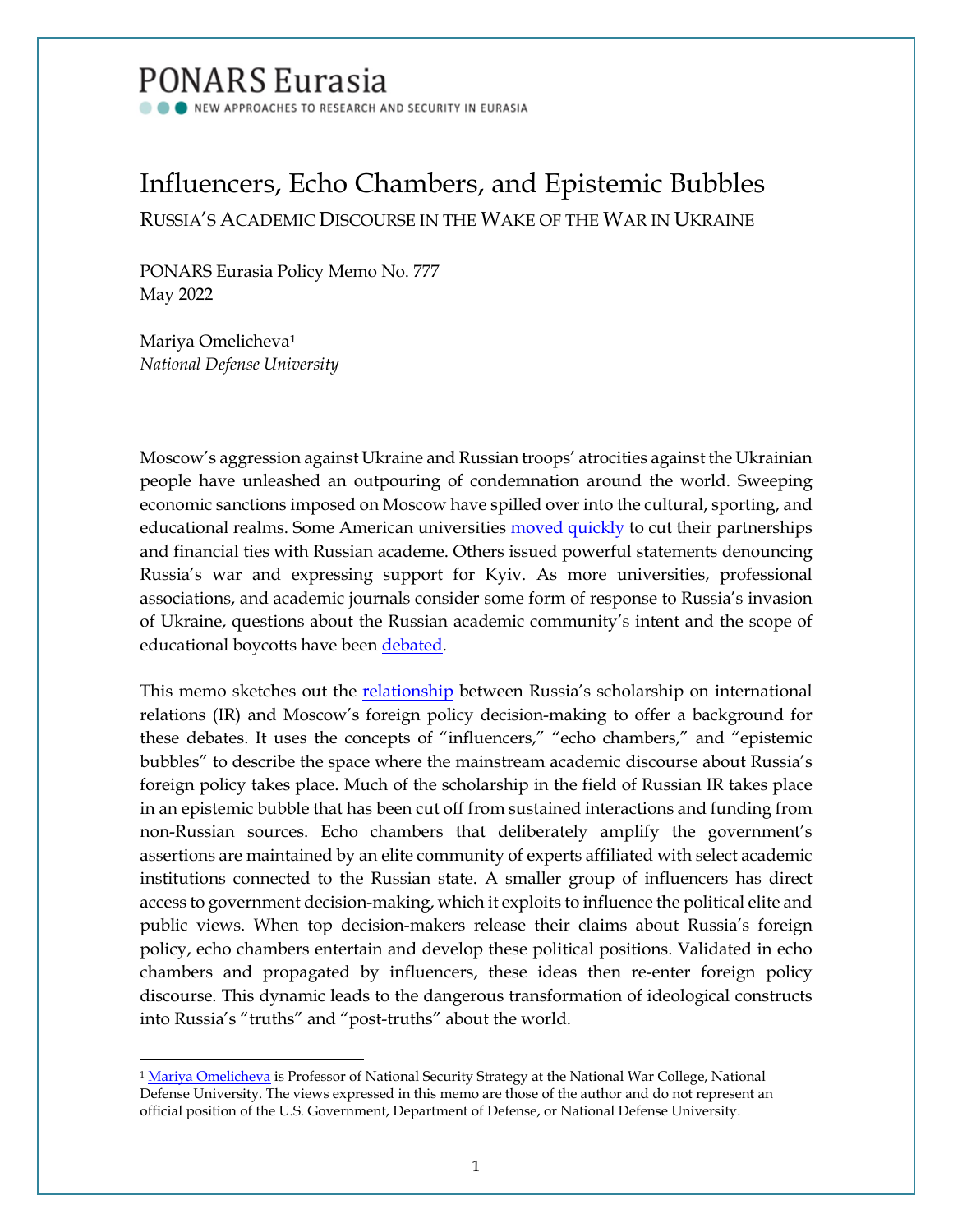#### **A Comprehensive Study of Russian IR and Russian Foreign Policy**

Conclusions presented in this memo are informed by a large-scale [study](https://journals.sagepub.com/doi/pdf/10.1177/2336825X1602400102) of the coevolution of Russian IR and Moscow's practice of international affairs. We examined Russian IR textbooks designed for university students and instructors as well as publications from the Institute of World Economy and International Relations [\(IMEMO\)](https://www.imemo.ru/en) of the Russian Academy of Sciences (RAS), the [Valdai Discussion Club,](https://valdaiclub.com/) the Russian International Affairs Council [\(RIAC\)](https://russiancouncil.ru/en/), and the Russian Institute for Strategic Studies [\(RISI\)](https://riss.ru/). In addition, we examined articles published by *International Trends: Journal of International Relations Theory and World Politics* and *[Russia in Global Affairs](https://eng.globalaffairs.ru/)*. Only a handful of IR textbooks with national significance have been published in Russia. Their relative significance is thus much higher compared to the impact of individual textbooks in the US. All textbooks were produced by leading Russian IR scholars working under the auspices of elite Russian institutions—the Moscow State Institute of International Relations [\(MGIMO\)](https://mgimo.ru/), the Lomonosov Moscow State University [\(MGU\)](https://www.msu.ru/index.php), and the Higher School of Economics [\(HSE\)](https://www.hse.ru/), and all have been recommended by the Russian Ministry of Education for use across the Russian Federation. Almost two hundred public speeches delivered by top Russian policymakers were analyzed [using](https://atlasti.com/research-hub) Atlas-ti, a qualitative data analysis software package. We supplemented these data sources with the citation rates of the top Russian political scientists and international relations scholars by Russian media.

#### **An Epistemic Bubble in Russian International Relations**

Russian IR is a young discipline that emerged in the post-Soviet context, giving rise to a range of intellectual perspectives—from more conservative traditions of geopolitics and realism to liberal and constructivist views. Following the Soviet Union's dissolution, multiple Western foundations and the U.S. State Department funded programs to professionalize, train, and support Russian scientists. These efforts gave rise to prominent liberal thinking in Russia's international relations, which flourished in the 1990s but was soon supplanted by a variety of realist positions. Over time, the dominant conservative and geopolitical thinking metamorphosed into a sizable epistemic bubble characterized by a homogeneity of approaches and isolated from alternative views. The studies that have come out of this epistemic bubble produced conceptual innovations by fusing traditional realist concepts with cultural and civilizational arguments. Ultimately, however, they have been united around a foreign policy orientation aimed at [defending](https://www.routledge.com/Russian-Realism-Defending-Derzhava-in-International-Relations/Tsygankov/p/book/9781032162300) Russia's national interests and prestige in global affairs.

Two developments have stimulated the emergence of an epistemic bubble in Russian IR. First, there has been a decade-long decline in academic freedoms in Russia and growing state control over its education and research. Following the [passage](https://www.dw.com/en/what-is-russias-foreign-agent-law/a-60652752) of the infamous "foreign agents" law in 2012, the Russian government launched investigations into the universities and programs receiving funds from abroad and deported many Western scholars. The main financial sponsors of the liberal brands of international relations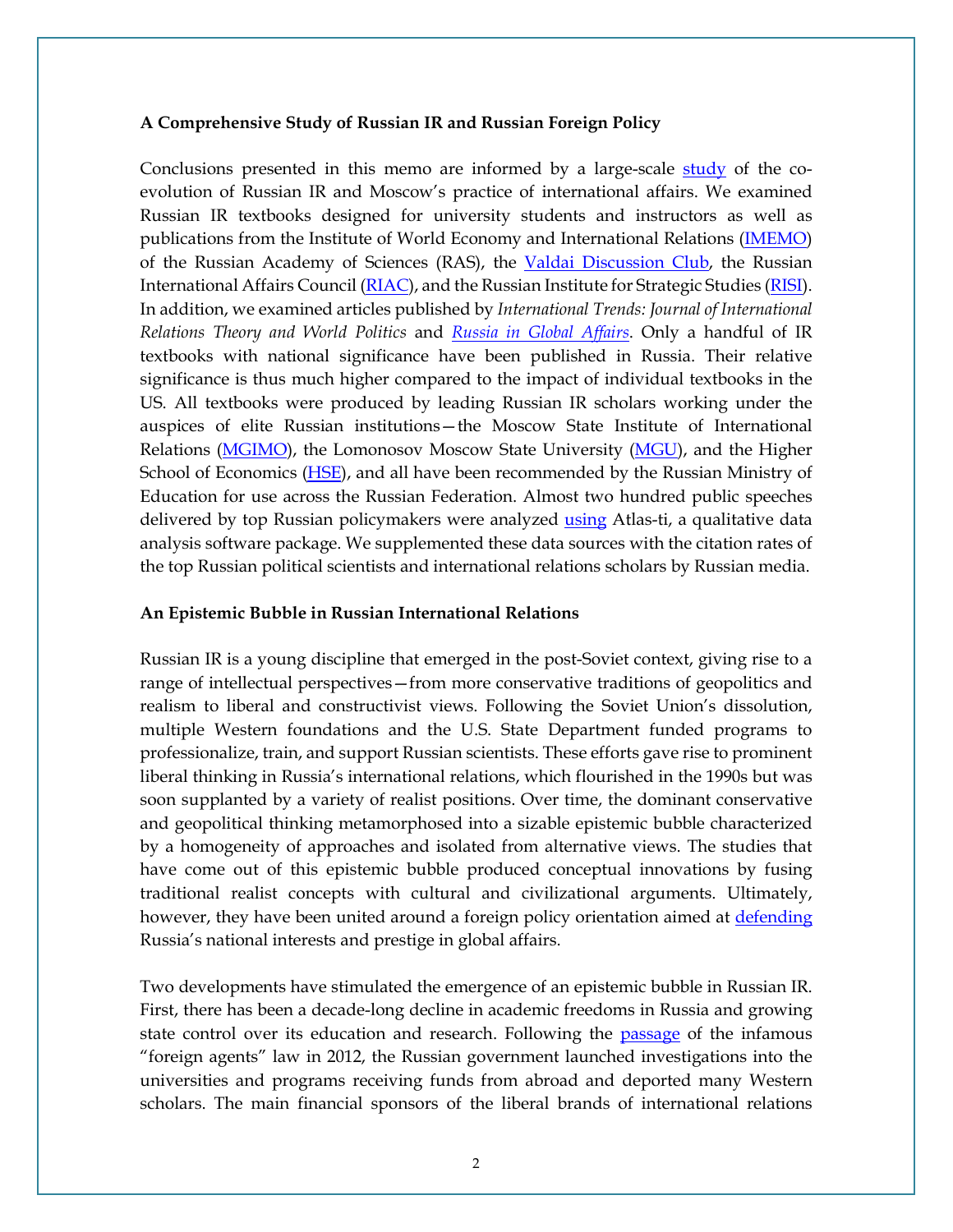research, such as the MacArthur and Open Society foundations, were [banned](https://www.hrw.org/news/2015/12/01/russia-open-society-foundation-banned) (Open Society) or [closed down](https://www.macfound.org/tags/russia) their offices in 2015 in the midst of the legal crackdown on their operations (MacArthur). In 2014, the Russian government extended state control over the Russian Academy of Sciences [\(RAS\)](https://www.ifri.org/sites/default/files/atoms/files/ifri_rnv_77_ran_reforma_eng_dezhina_may_2014.pdf), which lost the right to manage its property. State bureaucrats took leading posts in RAS research centers and other academic institutions.

If not under direct state control, many IR departments and programs in public universities have been led by "old-school" scholars professionalized and socialized in Soviet academe. This older generation of Russian scholars has been unable to rid themselves of the style of research practices that were characteristic of the Soviet scientific enterprise. They view the officialdom as an epistemic authority and uncritically embrace highly ideological explanations for foreign relations. Their leading positions enable them to exert considerable influence on the research and teaching practices at their home institutions.

State censorship and control of academia through funding mechanisms, a centralized process of textbooks' approval, and policy orientations of Russian academic journals have curtailed the informational and resource landscape for a younger generation of scholars, leading to further coalescence of official positions and findings of academic research. Many scholars have tended to reproduce the types of knowledge that correspond to Russia's foreign policies and official discourse. In Russian scholarship, they habituate the language of official claims, such as condemning NATO's "encroachment" on Russia's "sphere of influence" or referring to Russia's aggression against Ukraine as a "crisis."

## **The Government's Echo Chambers**

Russia's international relations academic community is spread around several dozen major universities offering graduate and undergraduate degrees in international relations. Many academics are members of various university-based, private, and statesponsored think tanks and research centers, producing a mixture of research, policyrelated work, and advocacy.

The heavyweights in this infrastructure are three public universities - [MGIMO,](https://mgimo.ru/) MGU, and **HSE**—and four think tanks—the [Valdai Discussion Club,](https://valdaiclub.com/) the Russian International Affairs Council [\(RIAC\)](https://russiancouncil.ru/en/), the Russian Institute for Strategic Studies [\(RISI\)](https://riss.ru/), and the Council on Foreign and Defense Policy [\(SVOP\)](http://www.svop.ru/). MGIMO, MGU, and HSE have several research centers, labs, and programs involved in applied foreign policy work. They supply government agencies with research products on all aspects of Moscow's foreign policy. In addition to engaging with the Russian government and domestic audience, these institutions and think tanks have developed multiple international partnerships with research centers and universities around the world.

While these elite institutions house academics with a range of theoretical perspectives and political views, they have emphasized global issues and questions of importance to the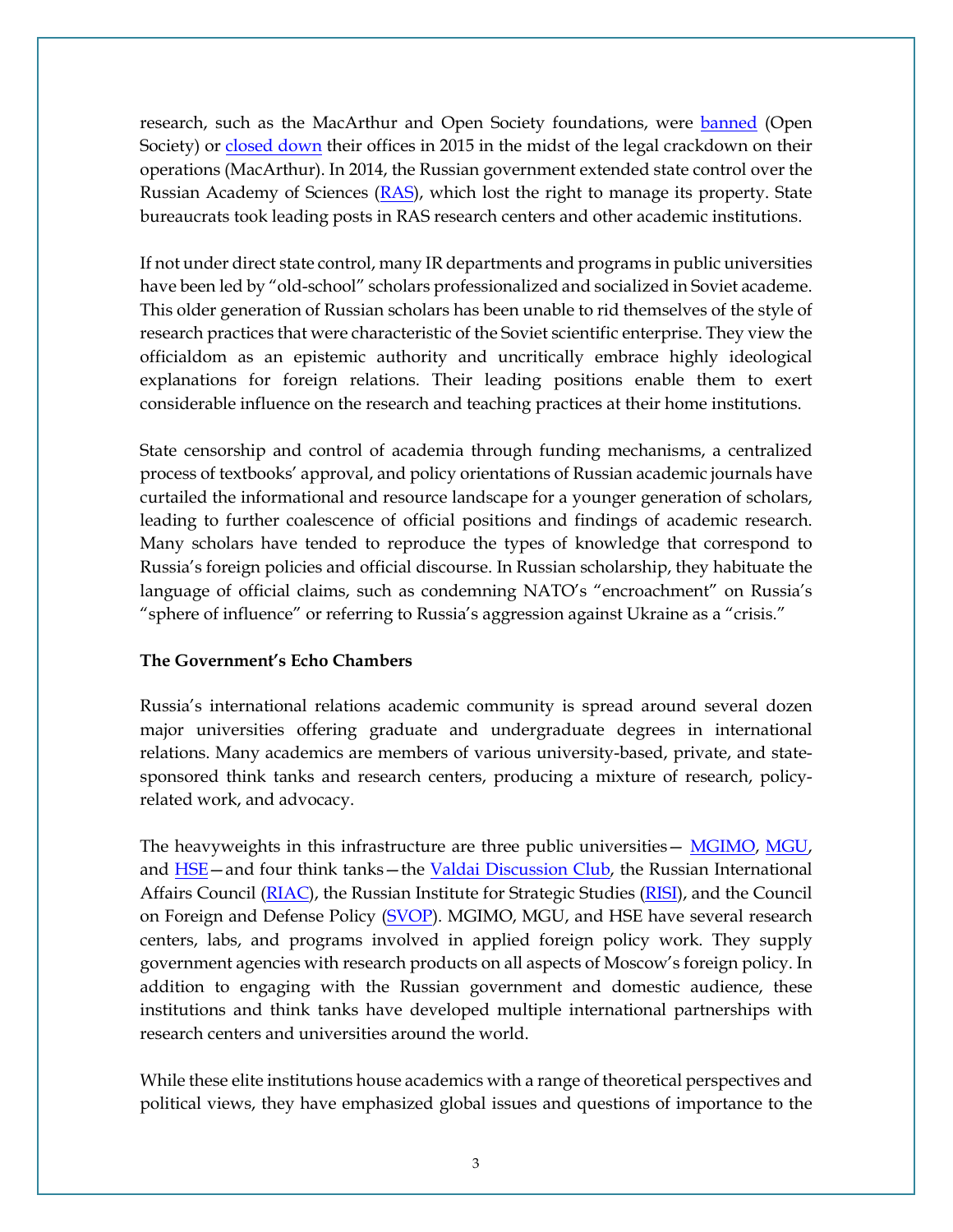Russian government and, with the notable exception of HSE, stayed clear of serious criticism of the Kremlin's foreign policy. Celebrated as a stronghold of liberal views, HSE became [embroiled](https://thebell.io/en/end-of-liberal-era-at-top-russian-university/) in a series of political scandals in the years preceding the war that resulted in the curtailment of its academic freedoms.

With the end of the liberal era in Russia, many publications by leading scholars of these institutions and research products coming out of the think tanks have tended to amplify the government views (select examples of individual scholars' publications from these elite institutions are [here,](https://www.hse.ru/org/persons/1165509#sci) [here,](https://www.hse.ru/staff/karaganov#sci) and [here\)](https://mgimo.ru/people/solovey/). For example, concerning Russia's war in Ukraine, publications from elite think tanks have [approached](https://ru.valdaiclub.com/files/22576/) what they call a "crisis" or "conflict" in Moscow's relations with Kyiv through the prism of post-Cold-War relations between Moscow and Washington. They have [placed](https://russiancouncil.ru/en/activity/publications/managing-differences-on-european-security-in-2015/) the onus of responsibility for the breakdown in Russia's relations with the West on the United States, which has been unwilling to listen to Moscow's security concerns and treat Russia as an equal. They have [blamed](http://vid-1.rian.ru/ig/valdai/ukraine_rus.pdf) the United States for seeking access to the Ukrainian security portfolio and viewed Russia's "conflict" in Ukraine as inevitable due to the failure of all parties to understand each other's positions.

Direct linkages between these elite institutions and the Russian government are the chief avenues for state influence on their work. MGIMO is both a public university and a think tank under the umbrella of the Russian Ministry of Foreign Affairs (MID). MID and the Russian Ministry of Education and Science are among the founders of RIAC. Various research centers and labs at MGU and HSE have been funded to work on government projects. The Valdai Club is managed by SVOP, RIAC, MGIMO, and HSE and is closely associated with the Russian president. RISI was part of Russia's Foreign Intelligence Service but became directly accountable to the Russian president.

The status and very existence of elite institutions and think tanks in Russia [depend](https://www.atlanticcouncil.org/in-depth-research-reports/report/thinking-foreign-policy-in-russia-think-tanks-and-grand-narratives/) on thriving interpersonal relations between the experts and political power holders, ensuring direct state funding and intellectual sponsorship. An affiliation with a major think tank is a mark of prestige and a guarantee of access to power holders who frequent the meetings and conferences organized by the elite institutions.

In contrast with scholars in epistemic bubbles, who merely reproduce government positions due to their limited exposure to other voices, echo chambers amplify and reinforce official positions and insulate them from criticisms. One of the prerequisites for membership in elite expert circles involves general agreement with a core set of beliefs. In addition, the experts trade their ability to criticize the official line of the Russian government for access to key decision-makers. By participating in an echo chamber, elite experts and policy-makers bounce information off each other, which, in turn, reinforces the pre-existing views resulting in the confirmation bias over the desired policy positions.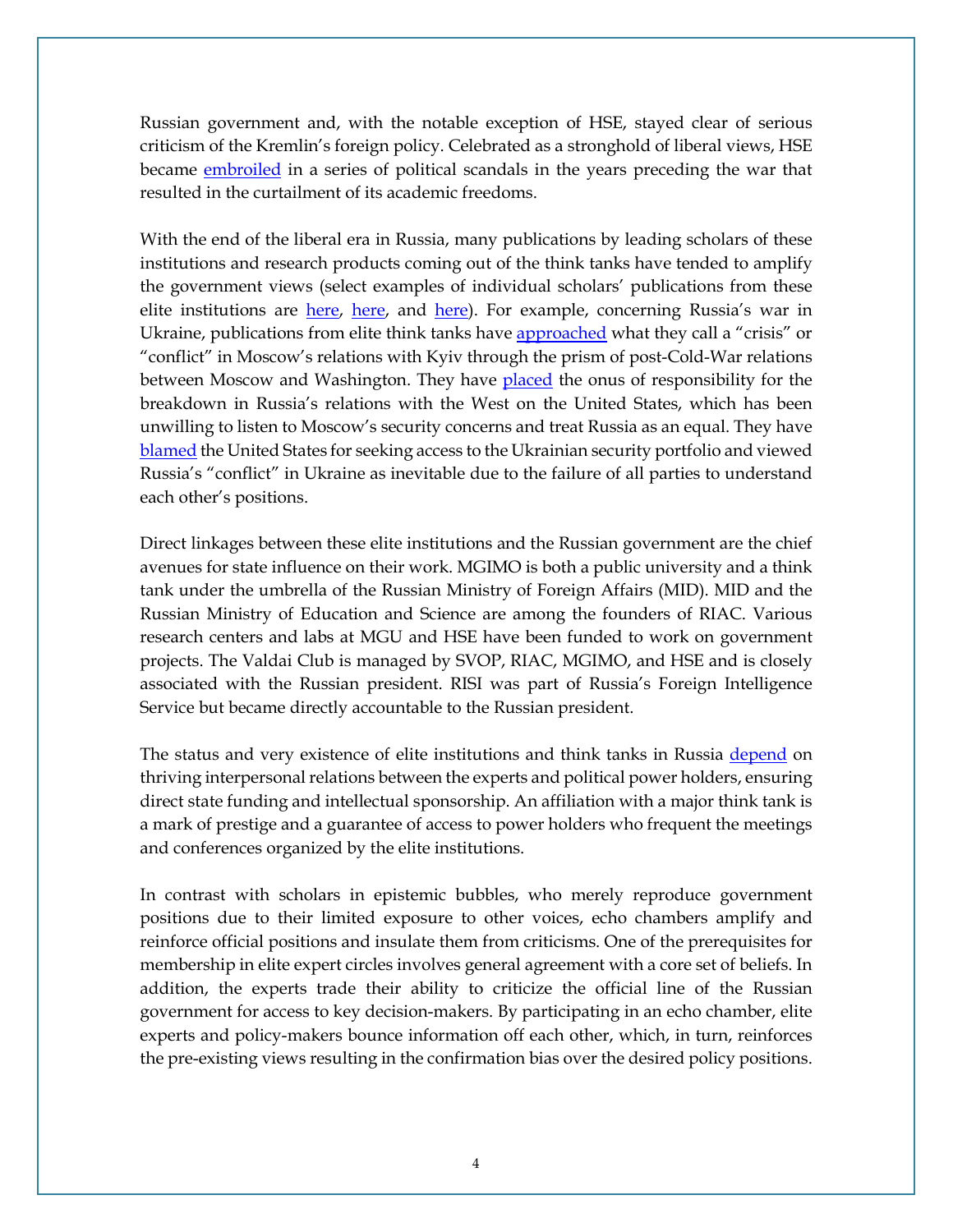#### **Academic Influencers**

Influencers in Russian IR are a small group of elites who claim expertise on various topics of Russian foreign policy and global affairs. However, their academic authority has been inseparable from their proximity to the government. Access to top-level decision-making has turned these individuals into key media personalities, allowing them to make frequent appearances on TV and leave commentaries about Russia's politics in popular newspapers and journals. In 2021 Daily Moscow [prepared](https://dailymoscow.ru/polit/reyting-samyh-vliyatelnyh-politologov-rossii) the ratings of the most influential political scientists and international relations scholars cited my mass media sources. A similar rating effort was [carried out](http://regcomment.ru/ratings/reyting-rossiyskikh-politologov-po-upominaemosti-v-smi-v-2016-godu/) by Medialogia in 2016.

Among key trends contributing to the emergence of influences in IR, which is neither new nor unique to modern Russia, has been the movement of academics into politics and politicians adding degrees and academic ranks to their government portfolios. Not only have these political functionaries-turned-academics begun disseminating their political views under the guise of academic publications, but they have also been able to join the faculties of leading Russian universities. This, in turn, has enabled them to influence Russian scholarship and teaching. Vladimir Medinsky is a point in case. An ultraconservative nationalist political figure and writer [accused](https://www.rferl.org/a/russia-profile-culture-minister-vladimir-medinsky/24602133.html) of plagiarism, Medinsky left a heavy imprint of his dubious scholarship on the teaching of Russia's history through his curatorship of the textbooks that [portray](https://khpg.org/en/1608809430) Moscow's invasion of Crimea as "peaceful."

Trusted sources and transmitters of official positions, influencers have been instrumental in shaping and giving credence to government views. Sergey Karaganov, for example, who holds leadership positions in the SVOP and HSE, has had direct access to the Presidential Administration. A long-standing presidential advisor *[involved](https://globalaffairs.ru/articles/ot-razrusheniya-k-sobiraniyu/)* with the conceptual grounding of Russia's invasion of Ukraine, Karaganov coined a new approach to Russia's foreign policy. Dubbed "constructive destruction," it [advocates](https://globalaffairs.ru/articles/ot-razrusheniya-k-sobiraniyu/) for "the collection of [Russian] lands," including Ukraine, as a necessary step in the creation of a new security order favorable to Moscow. Sergei Markov, wh[o leads a](http://www.ipi-rf.ru/markov.php)n institute of political research at MGU, compared Kyiv with a "loaded pistol" [aimed](https://er.ru/activity/news/vyacheslav-nikonov-nam-nuzhna-ukraina-kotoraya-nahoditsya-v-druzhestvennyh-konstruktivnyh-otnosheniyah-s-rossiej) at Moscow. Markov accused Washington of turning Ukraine into an "anti-Russian tool" and asserted that any means would justify transforming Kyiv into a Russia-friendly country. Vyacheslav Nikonov, who heads the Russkiy Mir Foundation and chairs the School of Public Administration at MSU, penned several articles [stoking fears](http://svop.ru/main/31937/) of violence against ethnic Russians in Ukraine and offering quasi-historical justifications for a single Russian-Ukrainian nation.

### **Conclusion**

Looking at the state-academe nexus through the framework of influencers, echo chambers, and epistemic bubbles reveals a dangerous symbiosis of politics and a large corpus of IR scholarship in Russia. It also illuminates important differences in the